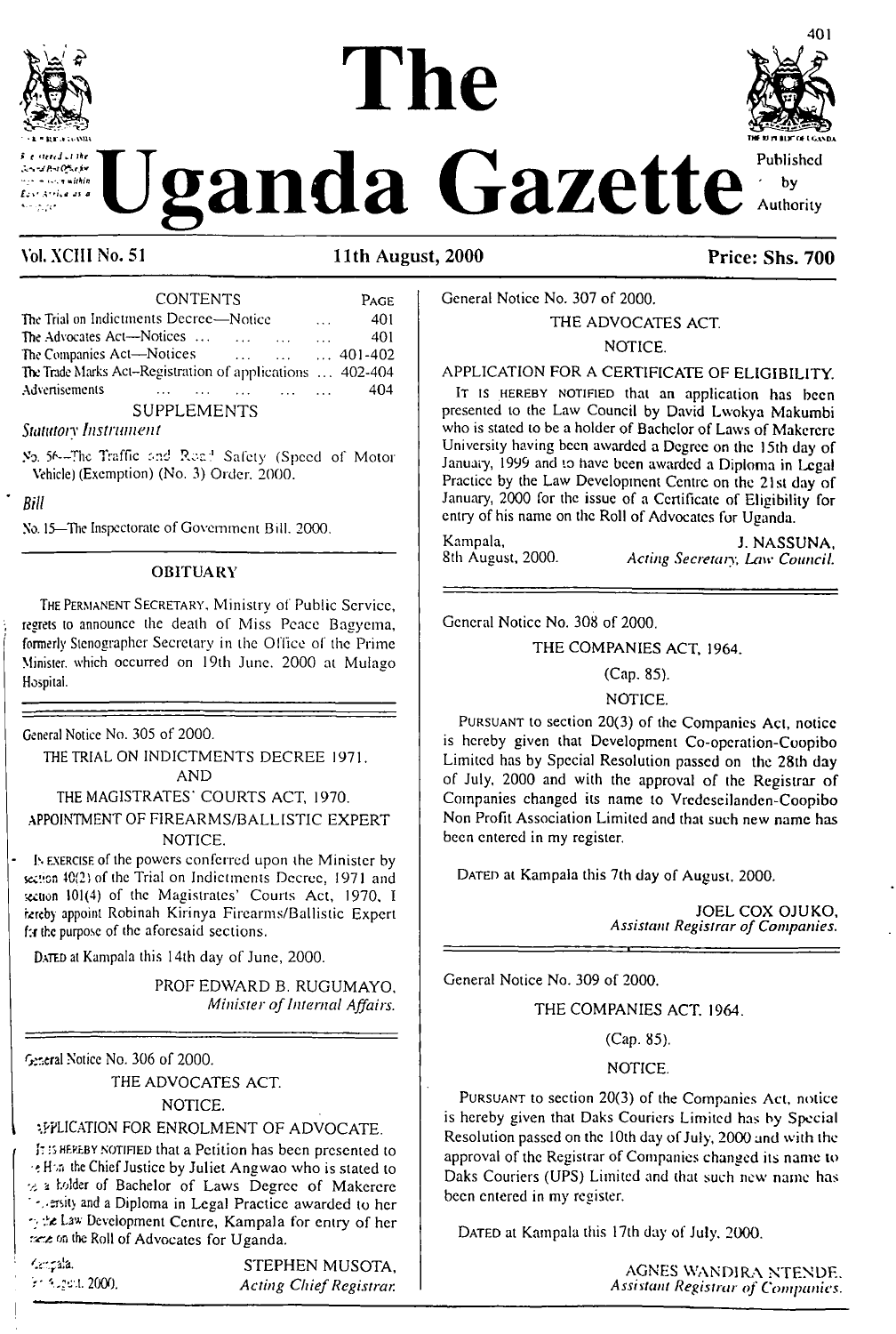#### General Notice No. 310 of 2000. THE COMPANIES ACT, 1964. (Cap. 85). NOTICE.

Pursuant to section 343(3) of the Companies Act. notice is hereby given that unless cause is shown to the contrary the name of the following company will be struck off the Register after lhe expiration of three months from the date of publication of this notice.

#### CHANNEL COMMUNICATIONS LIMITED

DATED at Kampala this 28th day of July, 2000.

JOEL COX OJUKO. *Assistant Registrar ofCompanies.*

General Notice No. 311 of 2000.

THE COMPANIES ACT. 1964. (Cap. 85). NOTICE.

Pursuant to section 343(3) of the Companies Act. notice is hereby given that unless cause is shown to lhe contrary the name of the following company will be struck off the Register after the expiration of three months from the date of publication of this notice.

EAST AFRICAN STEEL PRODUCTS LIMITED DATED at Kampala this 7th day of August. 2000.

> JOEL COX OJUKO. *Assistant Registrar ofCompanies.*

General Notice No. 312 of 2000. THE COMPANIES ACT. 1964. (Cap. 85).

NOTICE.

Pursuant to section 343(3) of lhe Companies Act. notice is hereby given that unless cause is shown to the contrary the name of the following company will be struck off the Register after the expiration of three months from the date of publication of this notice.

#### CONSOLIDATED DISTRIBUTORS LIMITED

DATED at Kampala this 7th day of August, 2000.

JOEL COX OJUKO. *Assistant Registrar ofCompanies.*

General Notice No. 313 of 2000. THE COMPANIES ACT. 1964. (Cap. 85). NOTICE.

Pursuant to section 343(3) of the Companies Act. notice is hereby given that unless cause is shown to the contrary the name of the following company will be struck off the Register after the expiration of three months from the date of publication of this notice.

ROCK HOTEL (1994) LIMITED

DATED at Kampala this 7th day of August, 2000.

JOEL COX OJUKO. *Assistant Registrar ofCompanies.*

#### General Notice No. 314 of 2000. THE TRADE MARKS ACT. (Cap. 83). NOTICE.

NOTICE IS HEREBY GIVEN that any person who has grounds to oppose the registration of any of the marks advertised herein may within sixty days from the date of this *Gazette,* lodges Notice of opposition on Trade Mark Form No. 6 together with a fee of Shs. 4000 in case of National applicants or USS <sup>250</sup> in case of Foreign applicants. The period of lodging Notice of opposition may be extended in suitable cases by the Registrar as he thinks fit upon such terms as he may direct. Formal opposition should not be lodged until after reasonable notice has been given by letter to the applicant so that he may have an opportunity to withdraw his application before the expense of opposition proceedings is incurred. Failure to give such notice will be taken into account in considering any application by the opponent for an order for costs if the opposition is uncontcstcd by the applicant. Representations of the marks herein advertised can be inspected at the office of the Registrar of Trade Marks, Parliamentary Buildings. P.O. Box 7151. Kampala.

(21) Application No. 23418 in Part "A".



Class 29.



# **DANONE ACTIV'**

(53)

 $(52)$ 

(59) *Restriction to colours—* This mark is limited to the (64) colours Dark Blue, Light Blue and Red, substantially as shown on the representation affixed hereto.

- 
- (57) *Nature ofgoods—* Meat: fish, ham: poultry; game; cut meat in particular for appetizers; preserved, dried and cooked fruits and vegetables, stewed fruits, jam, fruit purees, jelly, soup; canned food partially or wholly made of meat. fish. ham. poultry, game, cut meat in particular for appetizers; preserved, dried, cooked, frozen or canned ready made dishes, partially or wholly made of meat, fish. ham. poultry, game; sweet or salted appetizers made of fruits or vegetables such as potato, flavoured  $\alpha$ natural, potato chips; dried fruits mix and all prepared oleaginous nuts such as peanuts and cashew nuts, mini cooked pork meats as appetizers, milk, powder milk, flavoured gelled milk and whipped milk: milk products: milky desserts, yoghurts to drink, mousses, creams, cream dessertfresh cream, butter, cheese pastes, cheese, cheeses ripened, cheeses ripened with mould, fresh cheeses unripened, cheeses in brine, cottage cheese, drinks mainly made with milk or dairy products; froze: milk products, fermented milk products; edible ci.s. olive oil, edible fats.
- (73) *Name ofapplicant—* Compagnie Gervais Danone.
- (77) *Address—* 126-130. rue Jules Guesde 92300 Leva!'?^- Perret France.
- (74) C/o Ms. Mugerwa & Masembe Advocates, 3rd Flott Diamond Trust Building P.O. Box 7166. Kamp-'-
- (22) *Date offiling application—* 7th July. 2000.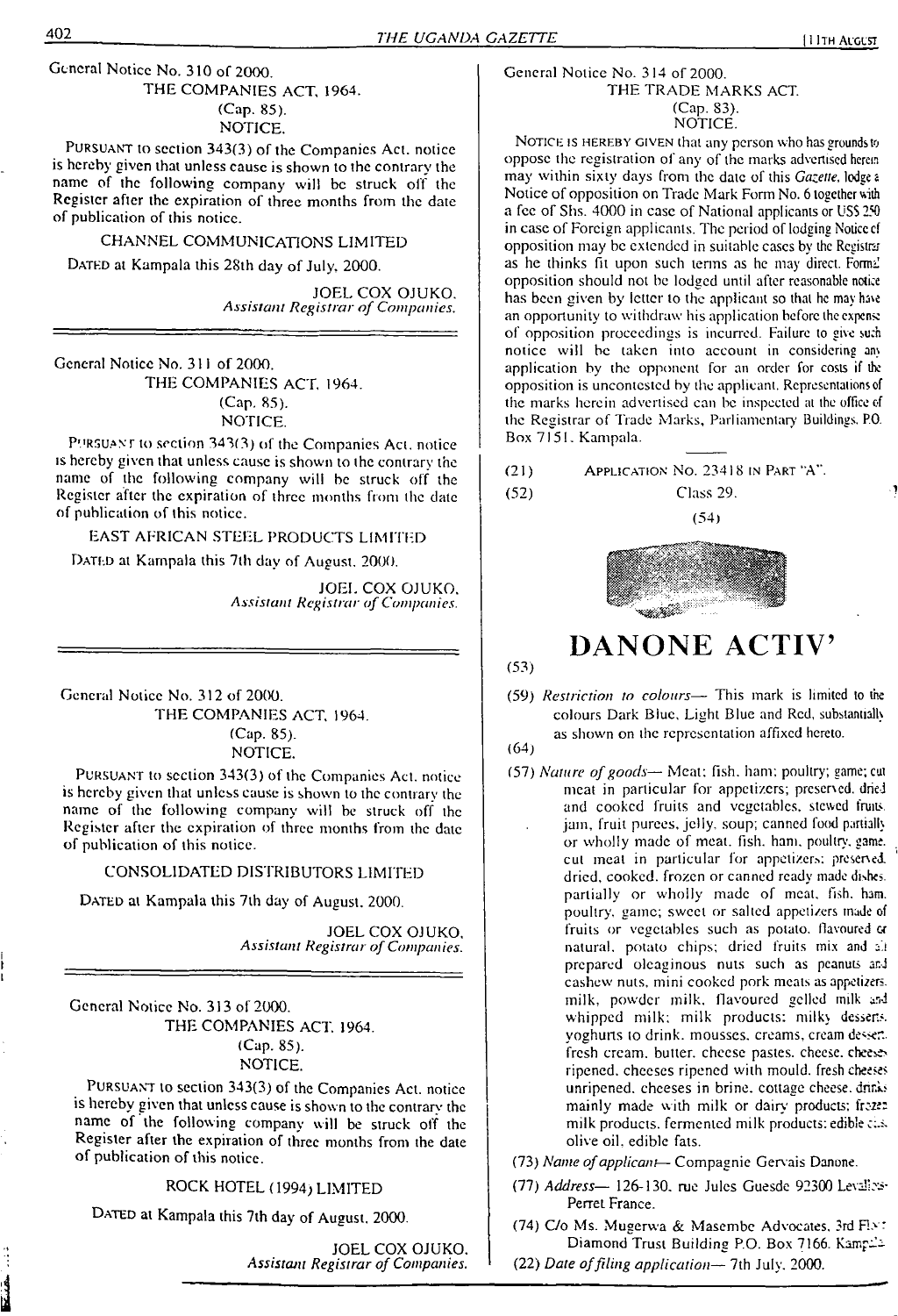



روي **• £4>**

 $(53)$ 

- •57) *Nature ofgoods—* Paper: cardboard, and goods made from these materials, not included in other classes; printed matter; bookbinding material; photographs; stationery; adhesives for stationery or household purposes; artists' materials; paint brushes; typewriters and office requisites [except furniture]; instructional and teaching material [except apparatus]; plastic materials for packaging (not included in other classes]; playing cards; printers' type; printing blocks.
- *Name ofapplicant—* O'hagans Franchising [Proprietary] Limited.
- *(ll)A'Jdress—* 381 Rivonia. Boulevard. Gauteng, South Africa.
- i74) C/o Ms. Mugerwa & Masembe Advocates, 3rd Floor, Diamond Trust Building P.O. Box 7166, Kampala.

*Date offiling application—* 20lh July, 2000.

 $(21)$ APPLICATION NO. 23471 IN PART "A".  $(52)$ Class 29.  $(54)$ 

- 53) *Disclaimer—*Registration of this Trade mark shall give no right to lhe exclusive use of the picture of fish and letters "PPP" except as represented.
- $51$ **M)**
- <sup>57</sup>*<sup>1</sup> Nature ofgoods—*Fish and fish products.
- *, Name ofapplicant—* Ngcgc Limited.
- *", Address—* P.O. Box 20028, Kampala.
- $\mathbb{Z}_2^2$

Ξ,

*" Date offiling application—* 24th July, 2000.

<sup>A</sup>pplication No. 23475 in Part "A". Class <sup>11</sup> (54)



- (57) *Nature of goods—* Apparatus for lighting (chandelier, fluorescent lighting fixture), heating, steam generating, cooking, refrigerating, drying, ventilating (all kinds of electric fans), water supply and sanitary purposes.
- (73) *Name ofapplicant—* TMT Trading Company Limited.
- (77) *Address—* Unite 11-14, Floor 12, Block B Hong Kong Industrial Centre, 489-491, Floor 12, Block B Hong Kong.
- (74) C/o M/s. Magezi, Ibale & Co. Advocates, P.O. Box 10969, Kampala.
- (22) *Date offiling application—* 25th July, 2000.
- $(21)$  Application No. 23342 in Part "A".<br> $(52)$  Class 9
	- Class 9

(54)

# **HIPATH**

- (53) (59)
- (64)
- (57) *Nature ofgoods—* Optical, electrotechnical and electronic apparatus and devices (to the extent included in Class 9); electrical devices for recording, emission, transmission, switching, reception, reproduction and processing of sounds, signals, characters and/or images; integration of voice, image, text, data, multimedia, fullmotion video communications in networks, devices for<br>recording, processing, sending, transmission. transmission, switching, storage and output of messages, information and data; communications computers, software; optical, electrotechnical and electronic equipment for voice, image, text, data, multimedia and full-motion video communication, technology especially for voice data communication, telephones, videophones, voice boxes, dialing devices, domestic telephone systems, private automatic branch exchanges; photocopiers; automatic branch exchanges; photocopiers; telecommunication networks consisting of exchange and transmission equipment, individual modules and components of such equipment such as power *supply* units, transmission media such as telecommunication cables and optical fibres and pertinent connection elements, wireless transmission media such infrared and radio communication; parts of all aforementioned apparatus and devices; installations composed of a combination of (he aforementioned apparatus and devices.
- (73) *Name ofapplicant—* Siemens Akticngcsellschaft.
- (77) *Address—* Wittelsbacherplaiz 2, Munich, Federal Republic of Germany.
- (74) C/o M/s. Magezi, Ibale & Co. Advocates. P.O. Box 10969, Kampala.
- (22) *Date offiling application—* 8th June, 2000.
- (21) Application No. 23472 in Part "A".
- (52) Class 34.

(54)

**COLUMBUS**

(53)

(59)

(64)